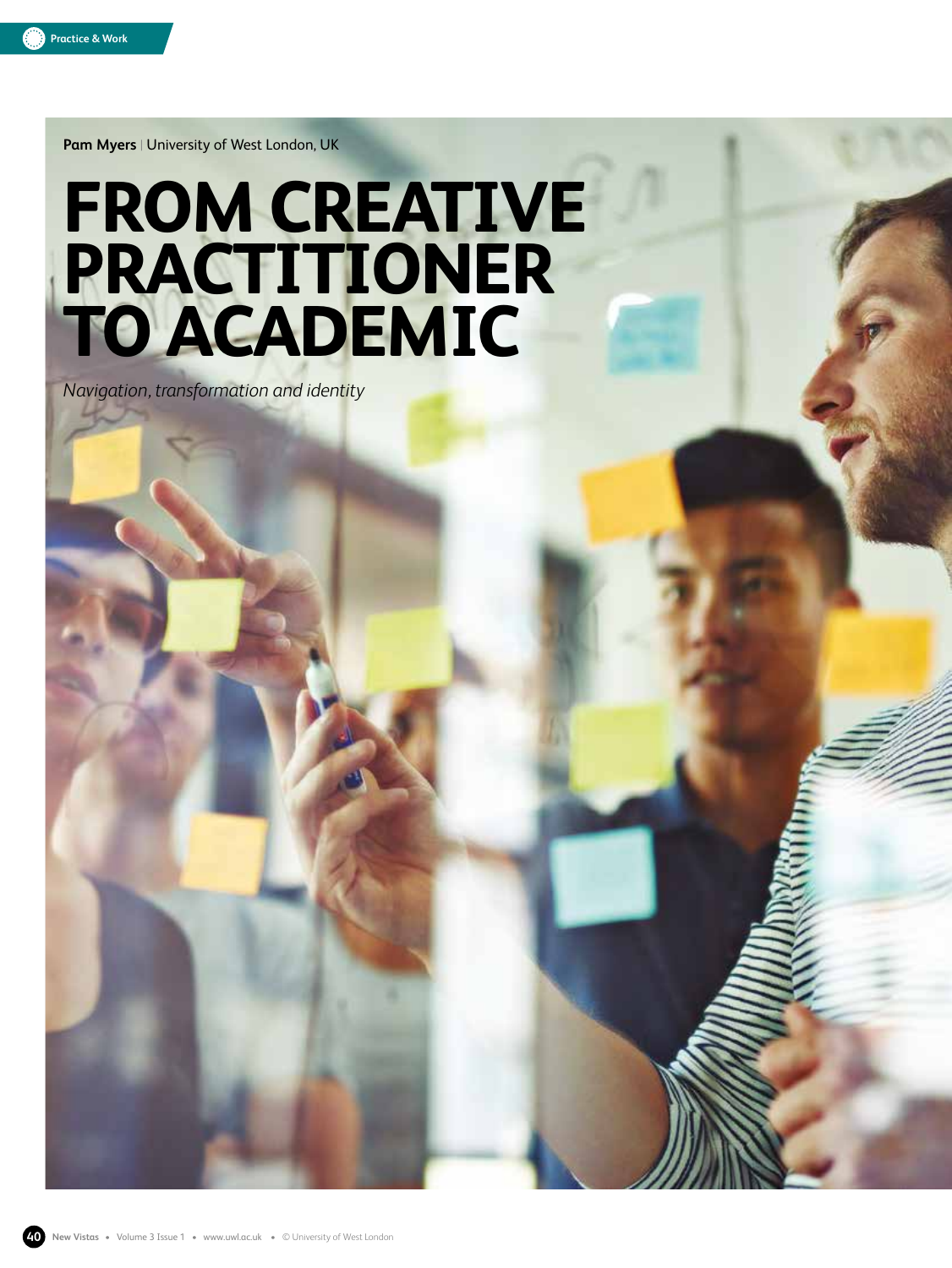*As universities increasingly seek to embed employability and entrepreneurial skills within their academic programmes, it could be argued that the opportunity to create organic relationships with industry through the employment of experienced practitioners is of clear benefit*

ransitioning from the creative industries to academia brings a unique set of challenges and opportunities for both new academics and their institutions. How can the paradoxes of academic-practitioner relationships be effectively addressed? For industry professionals, the decision to enter academia is exciting and daunting in equal measure. As universities increasingly seek to embed employability and entrepreneurial skills within their academic programmes, it could be argued that the opportunity to create organic relationships with industry through the employment of experienced practitioners is of clear benefit. T

### **The birth of the pracademic**

Posner (2009) uses the term 'pracademic' to describe the dual identity of an experienced practitioner who continues to remain active in their field while simultaneously developing an academic career. Suggesting that a healthy relationship between academics and practitioners is vital to the success of both, Posner notes that exposure to each other's disciplines can offer fresh insights and perspectives on both theoretical and practical issues. For Posner, 'the world of practice serves as the centre point of the academic compass for most professional programmes' (Posner, 2009: 2); he suggests that the development of professional centres within institutions has a role to play in the cultivation of rich relations between practitioners and academics. Using the field of public administration as an example, Posner proposes an academic-practitioner hub structure premised on a client services model in which problematic industry issues are addressed through academic research. Posner argues that the provision of tested findings and ideas could help practitioners, while academics might benefit from wider dissemination in the field.

According to Gates and Green (2013), practitioner-academics are in a unique position to provide insights into the tensions between industry and the institution, thus bridging the cultural gap between the university and the outside world. Referring to them as 'inbetweeners', Gates and Green align with Posner to suggest that practitioneracademics are critical to practice-based education, that is education that embeds work-related knowledge and skills. However, as both note, this is predicated on the concept of industry as 'real world' and higher education institutions have traditionally been concerned with mainly theoretical and abstract matters. This has changed significantly over the past few years, and there is now a significant concern (and a degree of pressure through government policy trends) to nurture the 'economic' capital of students and engage them with the world of work. This suggests that the tension between the perceived value of professional experience and the core academic functions of teaching, researching and publishing may be receding. Thus it is possible that a new approach to practitioner-academic relationships, which takes account of the unique value of each, could enhance the personal experience of academics, and add substantial value to the student experience.

#### **Crossing boundaries**

Modern universities, with an increasing focus on delivering quality work-relevant knowledge alongside an academic education, may have a particular need to recruit experienced practitioners to contribute to teaching and research. In the context of the creative industries in particular, with its reliance on personal contacts and networking, students can reasonably expect to benefit from having such practitioners involved in the design and delivery of the course.

However, for the practitioners coming into the institutions, their experience can be culturally challenging. There is an array of push/pull factors which come into play when crossing the symbolic and physical boundaries of an institution, and one of the most complex is reflecting upon what it is means to be either an academic, or a practitioner. Both labels function as a descriptive term which, while having a certain shorthand usefulness, are too reductive to meaningfully express the complexity of the experience on either side.

There is an enduring assumption that academic labour, the process of teaching and research, happens in an institutional vacuum concerned with only theoretical and abstract matters. As noted earlier,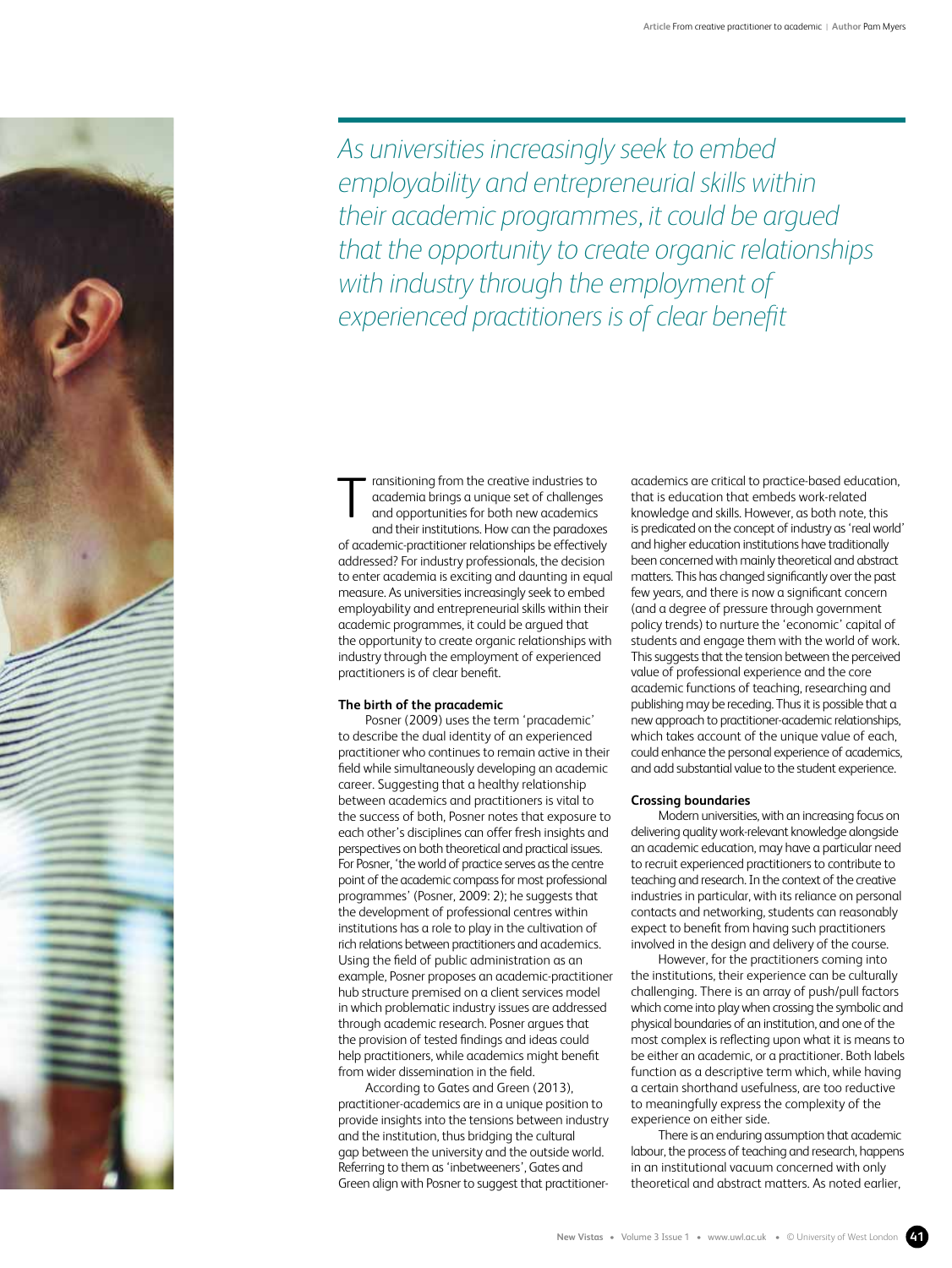*Academics from the practice world can be valuable within the University, especially as gatekeepers of the relationships between the University and the outside world*

this is not a true reflection of the higher education institution. Wilson *et al.* (2014) point out that newly transitioned academics often express surprise at the stress, pace and workload of modern institutions. Adopting the entrepreneurial attitude of their previous lives is, for some, a useful coping mechanism for the constant need to balance teaching, administrative and publishing or research requirements. Wilson *et al*. argue that academic practice is directly comparable to professional practice, representing the transference of knowledge, skills and competencies to undergraduates who will in turn have an impact on the world in very real ways. In this sense, the perceived gap between the intellectual landscape of an institution and the experiential territory of practice seems very small. Yet their research identifies culture shock as a common experience of newly arrived academics; where they may feel secure in their own practice, they may feel daunted in the face of what appears to be an impenetrable hierarchy.

Equally, in the context of industry, practitioner is a term which can cover anything from working within a large public body to being a freelance individual. It may also occur at senior management level or as a solo entrepreneur.. Practitioners coming into academia cannot be seen as a homogenous body since they will bring with them the disparate work cultures, practices and identities acquired in their other professional context. As a result, the entry of practitioners in higher education can be uncomfortable to both practiti oners and academics.

# **Brokering relationships across the divide**

It is not unusual for many uninitiated practitioners to feel a sense of otherness upon arrival in academia. Gates and Green (2014) suggest that understanding their experience of the transition to academia is crucial to successfully recruiting and retaining staff and to providing relevant staff induction and development; they suggest that there are three phases to the experience of transitioning. The first is a sense of loss of identity and confusion, the second is a reaction of adaptation and in the third practitioners get a sense of development and satisfaction. This research indicates that the forging of a new professional identity is problematic, and interviews with new academics refer to the issues of reinvention in which successful practitioners must come to terms with starting from the lowest grade of a second profession. As noted by Simendinger *et al*. (2000), leaving behind the status gained in successful practice can be a humbling experience.

Bartunek and Rynes (2014) challenge standard approaches to the academic-practitioner divide by suggesting that instead of considering the gap to be unbreachable, it would be more useful to acknowledge it and treat it as fundamentally

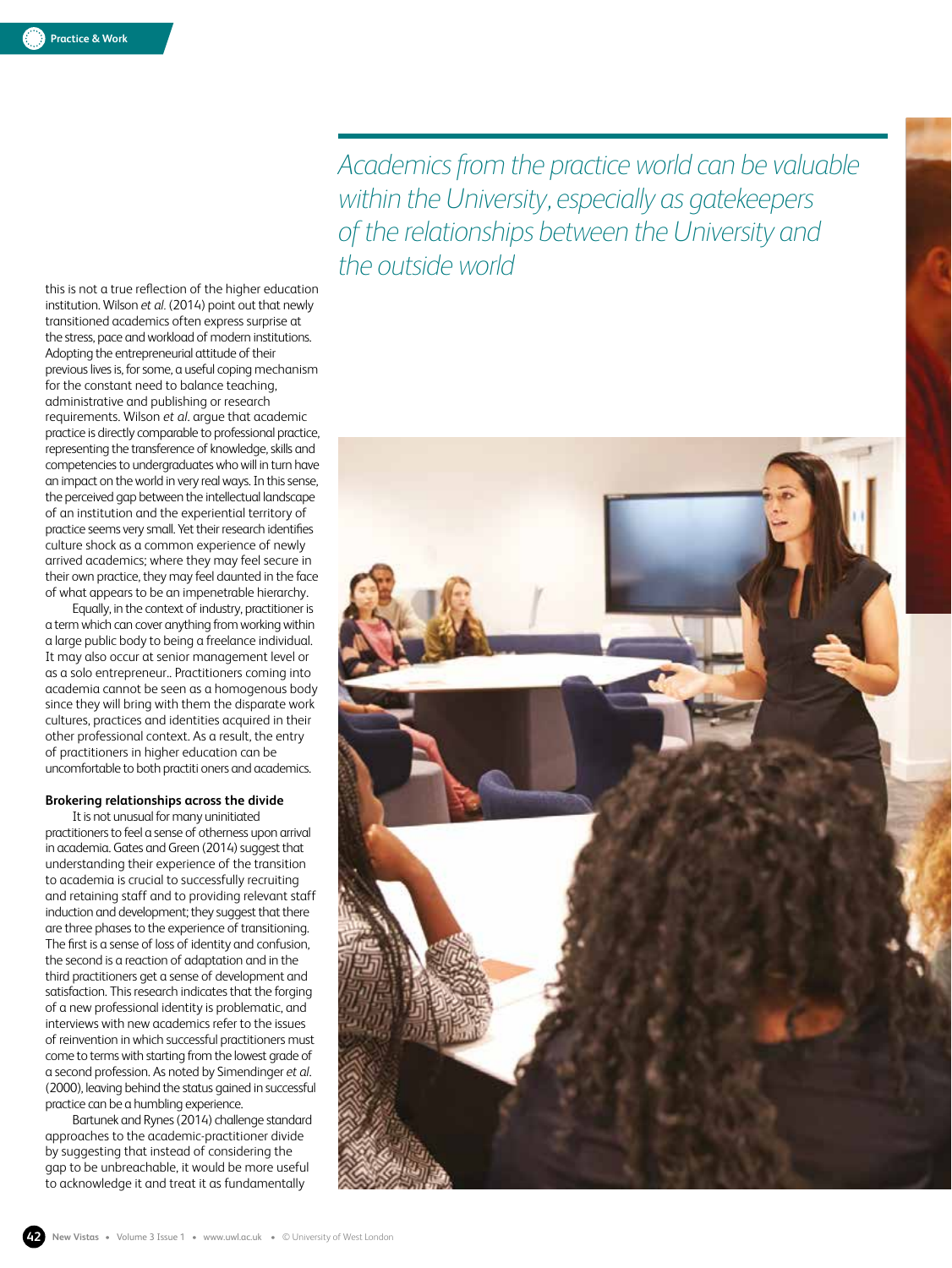

important in itself for scholarly research and theorising, and thus bridge building through academic process.

It can be argued that the tensions associated with academic-practitioner relationships reflect paradoxes of belonging, in as much as they identify individuals with membership of a particular tribe whose understandings of themselves differ from their understandings of the other.

Academics from the practice world can be valuable within the University, especially as gatekeepers of the relationships between the University and the outside world (including industry, workplaces and accreditation and professional bodies). For so-called 'pracademics', these adaptable actors fulfil the indispensable roles of translating, coordinating and aligning perspectives across multiple constituencies. Of course, in order to move across a real or imagined boundary, mobility is required and for the 'pracademic', assuming they have retained a presence in their field, this may be in either direction.

## **Transition, definition and dissemination**

To add a further layer of complexity to these transitions, these moves may vary in length of stay from temporary to short-term, to an almost permanent conversion, making it harder to fix points of belonging in either camp. Yet, in their state of tension, 'pracademics' can play many bridging roles. At times, they may serve as network brokers, creating new channels to enhance cooperation and communication across the academic-practitioner

divide. Wilson *et al.* (2014) cite the example of a federal government lawyer transitioning to law lecturer, noting that this is an area where research and practice are already closely linked. They suggest that a linked community of academics and practitioners can share a combination of unique perspectives through meetings, conferences and informal discussion. They may also add value through their teaching, research and leadership alone. 'Pracademics' with deep exposure to both theory and practice are ideally positioned to make singular contributions to both endeavours. As an example, Posner (2009) suggests that academics with experience in public management or policymaking roles can potentially give their teaching more depth and credibility by enabling them to draw on a wide range of experience to support theoretical points. Their research can be informed by fresh insights from exposure to dilemmas and challenges facing practitioners, as envisioned by Posner in his concept of professional centres. Their experience serving different communities with disparate values and languages potentially enables them to reach students with different backgrounds. Drawing on their familiarity with multiple audiences, their written reports and articles may reach broader and more diverse audiences than traditional academic pieces. Helata (2015) challenges academics to stop limiting debate to their own institutional world, urging that they engage with external bodies and practitioners. Suggesting that academics should be incentivised to do so, Helata acknowledges that while publication in peer-reviewed journals is important, powerful ideas are too often hidden from real world view.

This rethinking of what it means to be identified as academic resonates with wider debates on the value of academic knowledge. Helata (2015) also argues that by looking outwards from the institution, academics not only gain an audience, but also enhance the depth and quality of their own scholarship and acquaintance with theory. By the same token, practitioners looking inwards into the institution may discover that academic rigour has practical value.

Exposure to literature analysing their field over time, and often across different nations or cultures, provides practitioners with important insights and fresh ideas for addressing a wide range of issues. For example, in my own field of audio production, there are new and interesting collaborations between institutions and industry bodies. Radiocentre, the industry body representing commercial radio, now routinely commissions and shares academic research in the field of advertising. This adds vigour and relevance to teaching which in itself feeds back into industry as new graduates begin their careers.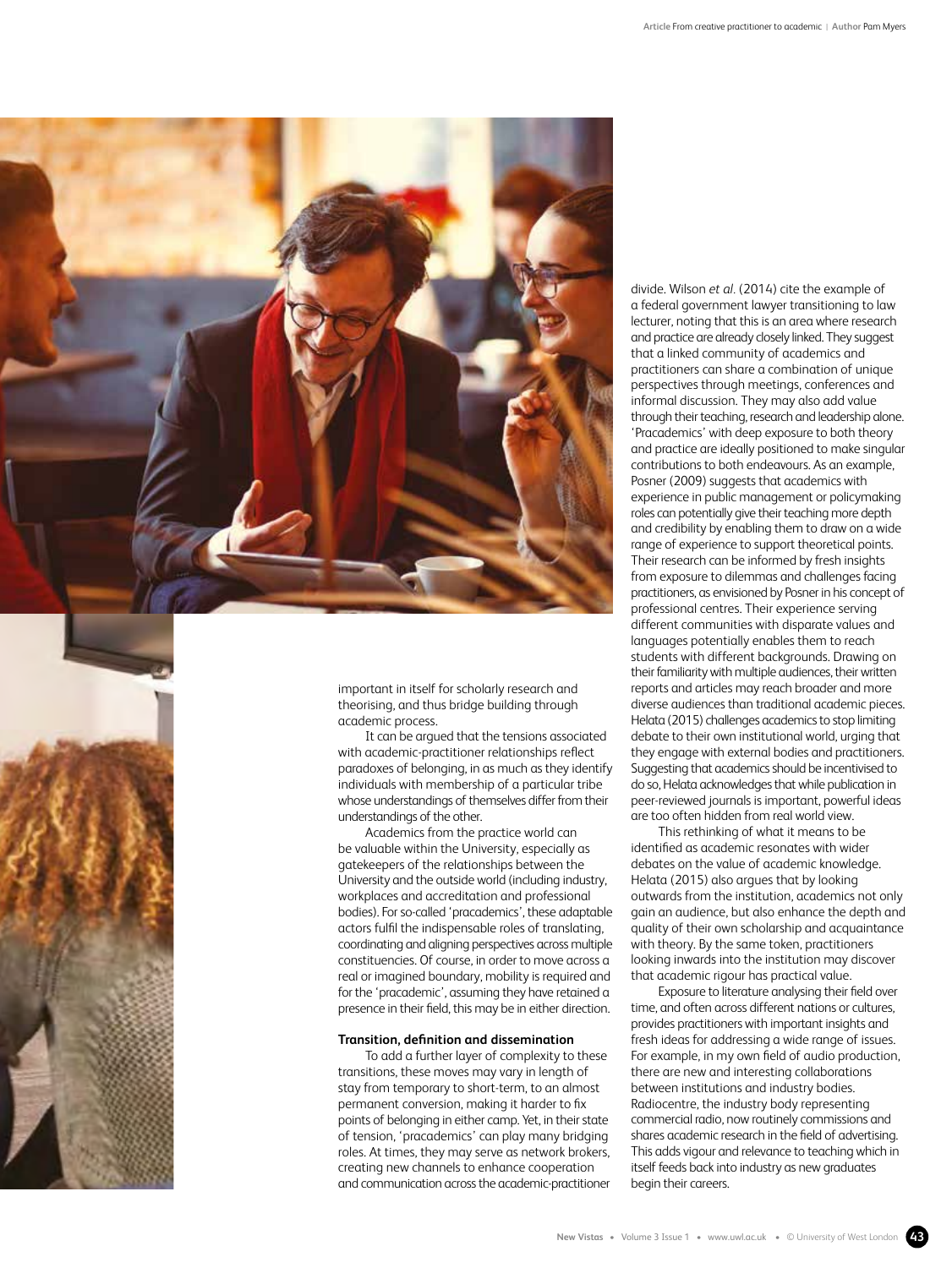# **Knowledge sharing and networking**

Posner (2009) suggests that a theoretical framework developed by Ikujiro Nonaka and colleagues – itself based on the seminal work of Michael Polyani (1967) on knowledge- provides a dynamic perspective on how academic-practitioner interaction can contribute to effective knowledge sharing. In Nonaka *et al*.'s model, two kinds of knowledge are postulated to exist: explicit and tacit. Explicit knowledge is formal and systematic information that is shared in academic research papers and books; tacit knowledge is context-specific and rooted in personal insights, metaphors, and 'hunches'. Tacit knowledge includes the observations, anecdotes and examples of practitioners that help them interpret and simplify the complex welter of information and variables in organizational settings. New knowledge is created from the tension and conversion across these two very different approaches to information and meaning. The cycling between these types creates a 'knowledge spiral' (Nonaka *et al*. 1995) which facilitates a process of conversion and expansion. Posner also points out that the most effective way for the knowledge to be shared is via networking and forums that reach both industry and academia, noting that traditional journals will not necessarily reach a wide enough audience to promote cross-pollination of ideas.

# **A new digital meeting point for academics and practitioners?**

Given the relatively small amount of research on the move from industry to academic, and a younger generation of academics well versed with technologies now working in traditional institutions and industry, it is not surprising that social media and blogging are becoming an important space for interaction across the two worlds outside the teaching sphere. Alongside the 'pracademic' is the so-called 'blogademic', the academic blogger. Digital media is a shared space with a lot more scope than an academic journal; it provides a natural outlet for writing that goes beyond scholarly platforms. If academics are professionals engaged in the continuous development of a professional self, and choose to use social media, parts of the academic identity come in the public domain that might never have reached out previously. Academic blogs are sometimes a vehicle for the expression of frustration, but they also engage with the social processes of knowledge production, providing some partial ethnography of the academy. For practitioners crossing into academia, they provide an alternative, unfiltered view of the academy. Academic blogging is of course not universally regarded as having academic value. The lack of peer-review and objectivity is a hurdle too great for some academics to accept, but many corporate entities use blogs to connect and exchange ideas with both their staff and customers.



*As a younger generation of academics well versed in technologies is now working in traditional institutions and industry, it is not surprising that social media and blogging are becoming an important space for interaction across the two worlds outside the teaching sphere*